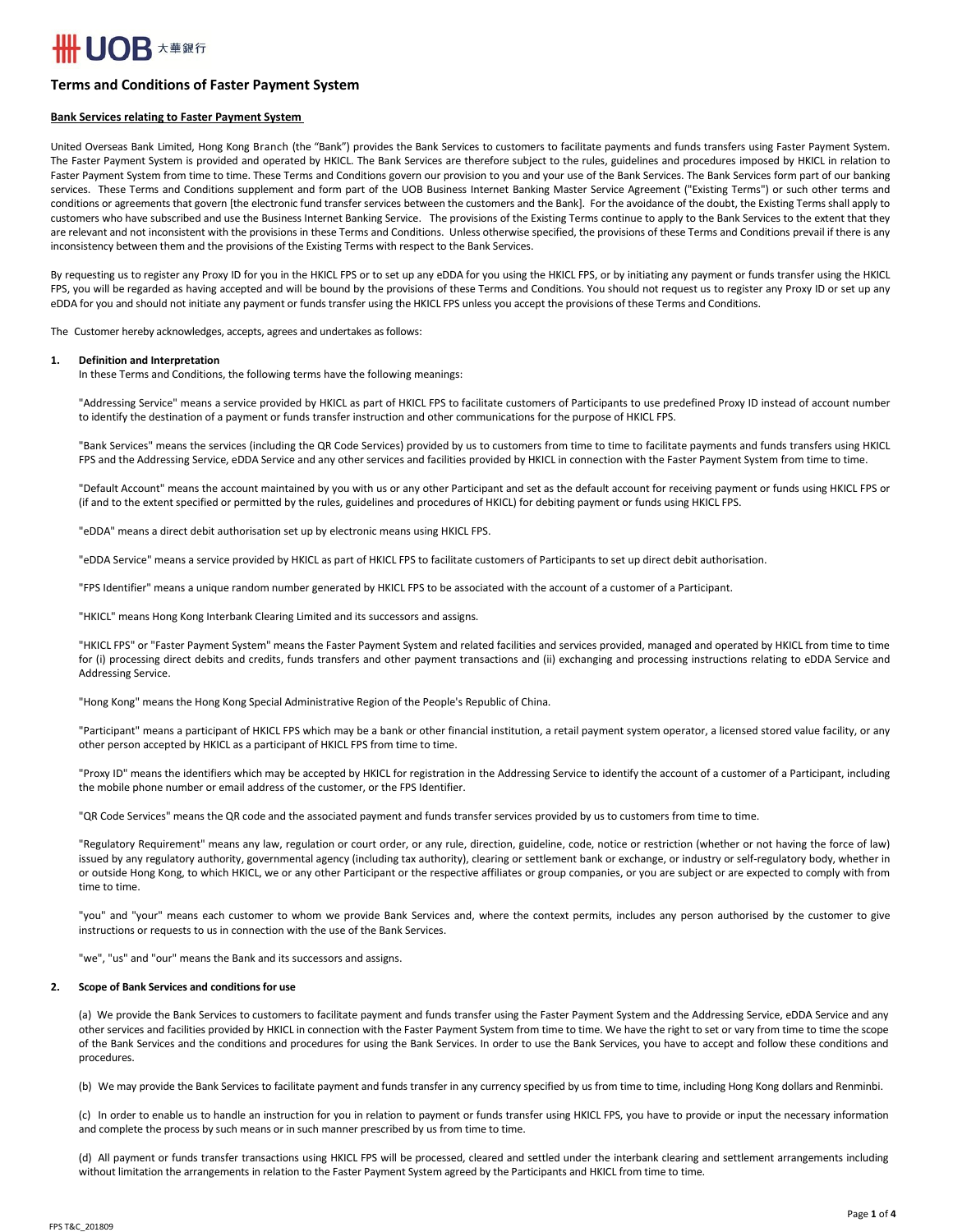(e) We reserve the right to suspend or terminate the Bank Services in whole or in part at any time without giving notice or reason.

(f) The payment or fund transfer transaction is subject to a limit per transaction and aggregate daily as determined by the bank [and notify to you] from time to time. The Bank may, at its absolute discretion, alter any limit or impose additional limits on the payment or fund transfer amount, whether on a per transaction basis or an aggregated basis, without prior notice to you.

(g) Once the payment and fund transfer request or instruction has been submitted, it will be deemed irrevocable and you will not be able to withdraw, cancel or make any changes to such request or instruction.

(h) The Bank shall be entitled, at its absolute discretion, to reject or refuse to accept or process or to cancel any payment and fund transfer request or instructions and shall not be required to give any reason for the same.

# **3. Addressing Service - registration and amendment of Proxy ID and related records**

(a) In order to use the Addressing Service to receive payment or funds transfer using HKICL FPS, you have to register your Proxy ID in the HKICL FPS. We have discretion as to whether to offer the FPS Identifier as Proxy ID to you.

(b) Registration and amendment of Proxy ID and related records in the HKICL FPS must be done in accordance with the applicable rules, guidelines and procedures imposed by HKICL from time to time. In order to enable us to register or amend Proxy ID or any related records for you, you have to provide or input the necessary information and complete the registration process by such means or in such manner prescribed by us from time to time.

(c) At any time where the same Proxy ID is registered by you for more than one account (whether maintained with us or with any other Participant), you must set one account as the Default Account. By instructing us to set or change the Default Account for you, you consent and authorise us to submit the request on your behalf to HKICL FPS to override the existing Default Account registered in HKICL FPS.

# **4. eDDA Service**

In order to enable us to handle a request for you in relation to eDDA setup, you have to provide or input the necessary information and complete the process by such means or in such manner prescribed by us from time to time. The prescribed process may include requiring the relevant parties to set up the eDDA using their respective account numbers or customer identification numbers or codes. For the avoidance of doubt, a Proxy ID is not intended for verifying eDDA setup. Any amendment of a Proxy ID and the related records or termination of a Proxy ID after an eDDA setup will not affect that eDDA.

# **5. Your responsibility**

# (a) Present genuine owner or authorised user of Proxy ID and accounts

You can only register your own Proxy ID for your own accounts or set up eDDA for your own accounts. You must be the present genuine owner or authorised user of each Proxy ID and each account provided to us for registration in the Addressing Service and the eDDA Service. By instructing us to register any Proxy ID or any account for you in relation to the Faster Payment System, you confirm that you are the present genuine owner or authorised user of the relevant Proxy ID or account. This is particularly important for mobile phone numbers as they may be recycled in Hong Kong.

# (b) Proxy ID

Any Proxy ID to be registered by you for the Addressing Service must satisfy any applicable requirements imposed by HKICL from time to time. For example, HKICL may require your mobile phone number or email address to be registered as Proxy ID to be the same number or address registered by you as contact information on our records at the relevant time. You understand and agree that we, other Participants and HKICL have the right and discretion without giving notice to deregister any Proxy ID that is not correct or up-to-date in accordance with available information without your consent.

# (c) Correct information

- (i) You have to ensure that all the information provided by you for registration or amendment of Proxy ID (or any related records) or for any eDDA setup is correct, complete, up-to-date and not misleading. You have to notify us as soon as reasonably practicable of any changes or updates to such information by such means or in such manner specified by us from time to time.
- (ii) You are fully responsible for using the correct and up-to-date Proxy ID and related records in giving each payment or funds transfer instruction. You are solely liable for and will hold us harmless from any incorrect payment or transfer effected by us and HKICL FPS due to incorrect or outdated Proxy ID or related records.

# (d) Timely updates

You are fully responsible for giving instructions and information changes or updates to us on a timely basis for amending your Proxy ID (or related records) or any eDDA setup, including without limitation changing your Default Account, or terminating any Proxy ID or eDDA. You acknowledge that keeping your Proxy ID, eDDA and all related records up-to-date is critical for ensuring effective execution of payment and funds transfer instructions and for avoiding incorrect payment or transfer due to incorrect or outdated Proxy ID, eDDA or related records.

# (e) Change of Default Account

If an account is terminated as the Default Account by you or by the relevant Participant for any reason (including suspension or termination of the account), the system of HKICL will automatically assign the most recently registered record in the Addressing Service that is associated with the same Proxy ID to be the Default Account. If you wish to set another account as the Default Account, you have to change the registration through the Participant where you maintain that other account.

- (f) Transactions binding on you
	- (i) For any payment or funds transfer, once you confirm the details of a transaction and submit instruction to us, such instruction and any resulting transaction is final, irrevocable and binding on you.
	- (ii) For any Proxy ID registration or eDDA setup, once you submit an instruction to us, such instruction is irrevocable and binding on you. You may amend or cancel any Proxy ID or eDDA setup in accordance with the procedures and requirements prescribed by us from time to time.

# (g) Use Bank Services responsibly

You must use the Bank Services in a responsible manner. In particular, you have to comply with the following obligations:

(i) You must comply with all Regulatory Requirements that govern your use of the Bank Services, including collecting, using and handling the personal data and other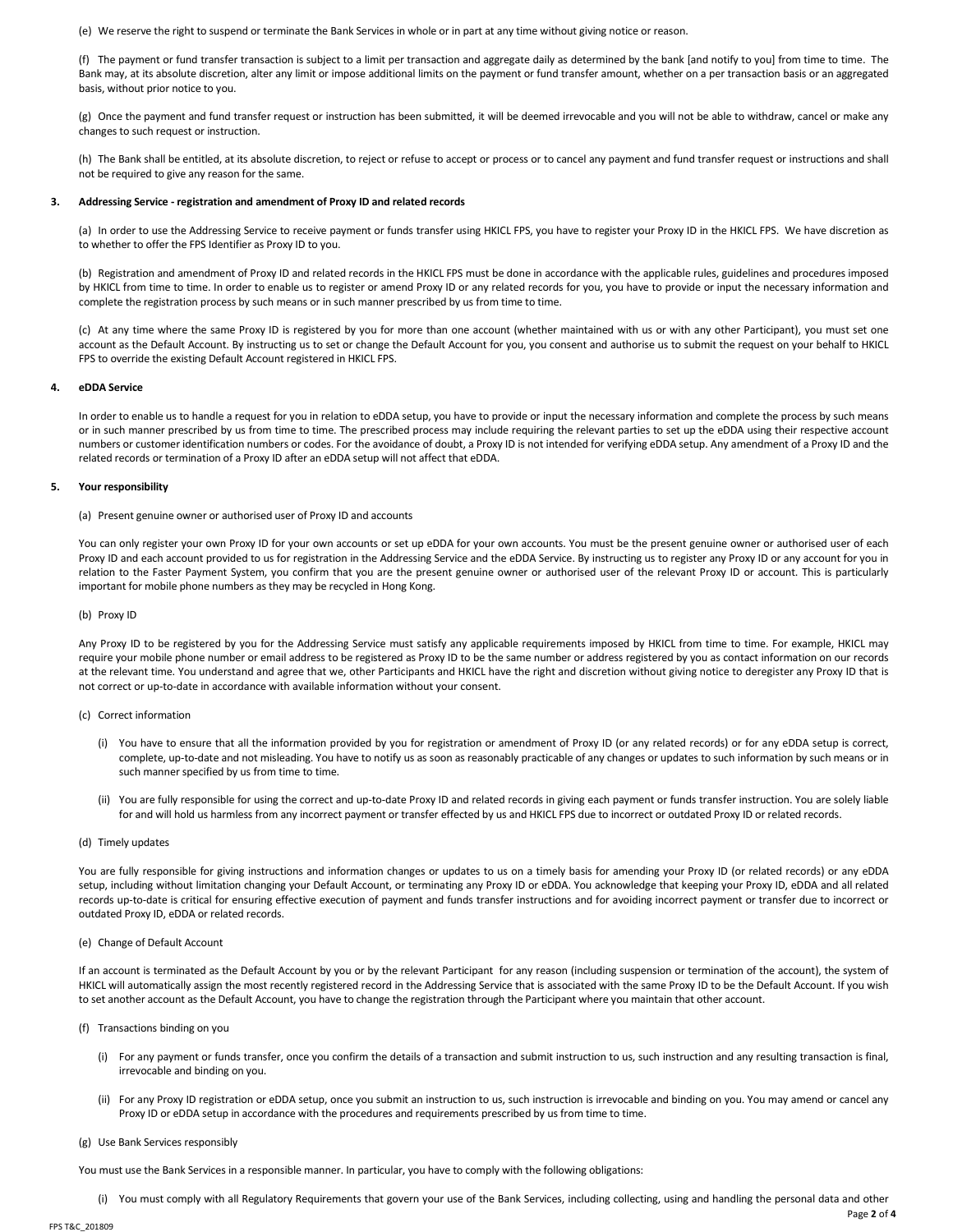information relating to any other person in compliance with the Regulatory Requirements protecting data privacy. You must not use the Bank Services for any unlawful purposes or any purposes other than those authorised or contemplated in the rules, guidelines and procedures of HKICL.

- (ii) In sending remarks or messages to be displayed to recipients or counterparties of your payment or funds transfer instructions or eDDA setup using HKICL FPS, you should mask the name or other data of such recipients or counterparties to prevent unauthorised display or disclosure of any personal data or confidential data.
- (iii) If we offer the FPS Identifier as Proxy ID to you, you should not repeatedly cancel the registration and request for generation of another FPS Identifier in an attempt to generate a number or value that you desire.
- (iv) You further agree to comply with all conditions, guidelines, policies and procedures pertaining to use of the Bank Services issued by the Bank from time to time.
- (h) Other obligations regarding payments and funds transfers

Any instruction given by you in relation to the Bank Services will be handled by us in accordance with these Terms and Conditions and the applicable provisions in the Existing Terms. You have to comply with the other obligations with respect to payments, funds transfers and direct debit authorisations, including without limitation maintaining sufficient funds in the relevant accounts for settling payment and funds transfer instructions from time to time.

(i) you are responsible for your authorised persons

Where you authorise any other person to give instructions or requests to us in connection with the use of the Bank Services (whether you are an individual, a company, a corporation, or a sole proprietorship or partnership firm or any other unincorporated body):

- (i) you are responsible for all the acts and omissions of each person authorised by you;
- (ii) any instruction or request received by us, believed by us in good faith to be given by you or any person authorised by you, will be irrevocable and binding on you; and
- (iii) you are also responsible for ensuring that each person authorised by you will comply with the provisions of these Terms and Condition that are applicable to him/her when acting on your behalf.

# **6. Our responsibility and restriction of liability**

(a) We will process and submit your instructions and requests to HKICL FPS in accordance with the applicable rules, guidelines and procedures imposed by HKICL from time to time. HKICL FPS has the right to process and execute your instructions and requests in such sequence or manner as HKICL considers appropriate. We have no control over the operation of HKICL FPS nor the timing on which your instructions or requests are executed by HKICL FPS. Where we receive status update notifications involving any of your Proxy ID (or related records) or eDDA setup or any other matter relating to HKICL FPS from or through HKICL FPS from time to time, we will notify you accordingly by such means and at such time as we consider appropriate.

(b) Without reducing the effect of Clause 6(a) above or the provisions of the Existing Terms:

- (i) we are not liable for loss, damage or expense of any kind which you or any other person may incur or suffer arising from or in connection with the use of the Bank Services or the processing or execution of instructions or requests given by you in relation to the Bank Services or HKICL FPS, except to the extent that any loss, damage or expense incurred or suffered is direct and reasonably foreseeable arising directly and solely from our gross negligence or wilful default or that of our officers, employees or agents;
- (ii) for clarity, we are not liable for loss, damage or expense of any kind which you or any other person may incur or suffer arising from or in connection with one or more of the following:
	- (1) your failure to comply with your obligations relating to the Bank Services; and
	- (2) any delay, unavailability, disruption, failure, error of or caused by HKICL FPS, or arising from any circumstances beyond our reasonable control; and
- (iii) in no event will we, our affiliates or group companies, our licensors, and our and their respective officers, employees and agents be liable to you or any other person for any loss of profit or any special, indirect, incidental, consequential or punitive loss or damages (whether or not they were foreseeable or likely to occur).
- (c) Your confirmation and indemnity
	- (i) Without reducing the effect of any indemnity given by you under the Existing Terms or any other rights or remedies that we may have, you will indemnify us and our officers, employees and agents and hold each of them harmless against all liabilities, claims, demands, losses, damages, costs, charges and expenses of any kind (including legal fees on a full indemnity basis and other expenses reasonably incurred) which may be incurred or suffered by us or any of them and all actions or proceedings which may be brought by or against us or any of them as a result of or in connection with our provision of the Bank Services or your use of the Bank Services.
	- (ii) The above indemnity does not apply to the extent that it is proved that any liabilities, claims, demands, losses, damages, costs, charges, expenses, actions or proceedings are direct and reasonably foreseeable arising directly and solely from our gross negligence or wilful default or that of our officers, employees or agents. The above indemnity shall continue to have effect after the termination of the Bank Services.

# **7. Collection and use of Customer Information**

(a) For the purposes of using the Bank Services, you may be required to provide us with the personal data and other information relating to one or more of the following persons from time to time:

- (i) yourself;
- (ii) the recipient of any payment or funds transfer to be made by you, or the counterparty of any eDDA to be set up by you; and
- (iii) where you are a company, a corporation, or a sole proprietorship or partnership firm or any other unincorporated body, any of your directors, officers, employees, authorised persons and representatives, all personal data and information provided to us or compiled by us from time to time in connection with the Bank Services are collectively referred to as "Customer Information".
- (b) You agree (and, where applicable, for and on behalf of each of your directors, officers, employees, authorised persons and representatives) that we may collect, use, process, retain or transfer any of the Customer Information for the purposes of the Bank Services. These purposes include without limitation one or more of the following: